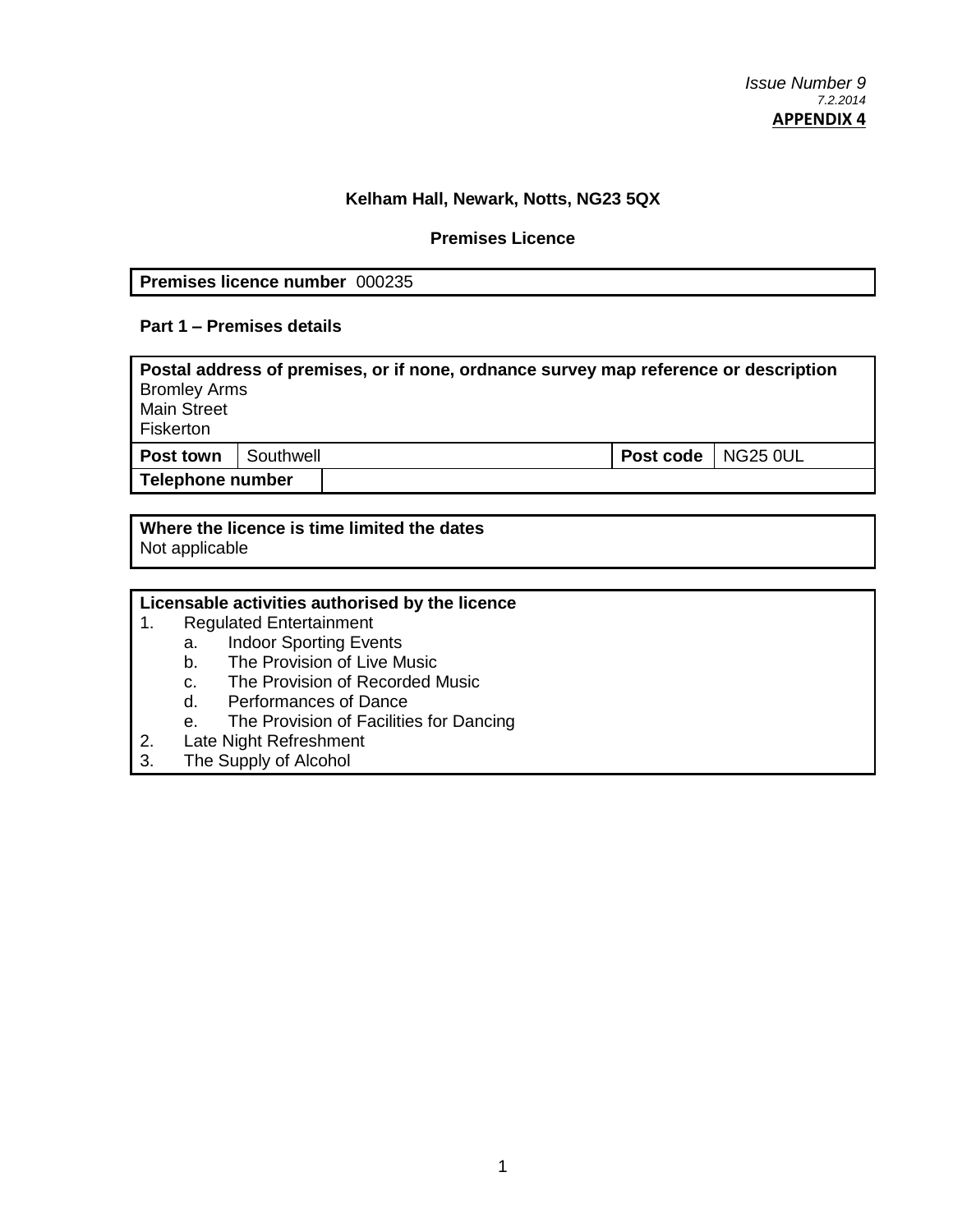*Issue Number 9 7.2.2014*

| The times the licence authorises the carrying out of licensable activities |                                                                                                                                                                              |  |  |
|----------------------------------------------------------------------------|------------------------------------------------------------------------------------------------------------------------------------------------------------------------------|--|--|
| A                                                                          | <b>Standard Times</b>                                                                                                                                                        |  |  |
| 1.                                                                         | Regulated Entertainment – all categories permitted by this Licence                                                                                                           |  |  |
|                                                                            | Sunday to Thursday $-$ 10:00 to 23:30                                                                                                                                        |  |  |
|                                                                            | Friday & Saturday - 10:00 to 00:30 the following day                                                                                                                         |  |  |
| 2.                                                                         | Late Night Refreshment                                                                                                                                                       |  |  |
|                                                                            | Sunday to Thursday $-23:00$ to 00:00                                                                                                                                         |  |  |
|                                                                            | Friday & Saturday - 23:00 to 01:00 the following day                                                                                                                         |  |  |
| 3.                                                                         | The Supply of Alcohol                                                                                                                                                        |  |  |
|                                                                            | Sunday to Thursday $-$ 10:00 to 00:00                                                                                                                                        |  |  |
|                                                                            | Friday & Saturday - 10:00 to 01:00 the following day                                                                                                                         |  |  |
| B                                                                          | <b>Non Standard Times</b>                                                                                                                                                    |  |  |
| 1.                                                                         | Regulated Entertainment – all categories permitted by this Licence                                                                                                           |  |  |
|                                                                            | Maundy Thursday & Good Friday – 10:00 to 01:30 the following day                                                                                                             |  |  |
|                                                                            | Fridays, Saturdays & Sundays before a Bank Holiday Monday - 10:00 to 01:30 the                                                                                               |  |  |
|                                                                            | following day                                                                                                                                                                |  |  |
|                                                                            | Bank Holiday Mondays - 10:00 to 00:30 the following day                                                                                                                      |  |  |
|                                                                            | $24th$ December – 10:00 to 01:30 the following day                                                                                                                           |  |  |
|                                                                            | $26th$ December – 09:00 to 00:30 the following day                                                                                                                           |  |  |
|                                                                            | 27 <sup>th</sup> to 30 <sup>th</sup> December (inclusive) 10:00 to 00:30 the following day                                                                                   |  |  |
|                                                                            | $31st$ December – 10:00 to normal terminal hour 1 <sup>st</sup> January                                                                                                      |  |  |
|                                                                            | On the morning on which British Summertime begins when the terminal hour is later than                                                                                       |  |  |
| 2.                                                                         | 01:00 the terminal hour shall be extended by one hour                                                                                                                        |  |  |
|                                                                            | Late Night Refreshment<br>Maundy Thursday & Good Friday - 23:00 to 02:00 the following day                                                                                   |  |  |
|                                                                            | Fridays, Saturdays & Sundays before a Bank Holiday Monday - 23:00 to 02:00 the                                                                                               |  |  |
|                                                                            | following day                                                                                                                                                                |  |  |
|                                                                            | Bank Holiday Mondays - 23:00 to 01:00 the following day                                                                                                                      |  |  |
|                                                                            | $24th$ December – 10:00 to 02:00 the following day                                                                                                                           |  |  |
|                                                                            | $26th$ December – 23:00 to 01:00 the following day                                                                                                                           |  |  |
|                                                                            | 27 <sup>th</sup> to 30 <sup>th</sup> December (inclusive) 23:00 to 01:00 the following day                                                                                   |  |  |
|                                                                            | $31st$ December – 10:00 to 05:00 the following day                                                                                                                           |  |  |
|                                                                            | $1st$ January – 23:00 to 01:00 the following day                                                                                                                             |  |  |
|                                                                            | On the morning on which British Summertime begins when the terminal hour is later than                                                                                       |  |  |
|                                                                            | 01:00 the terminal hour shall be extended by one hour                                                                                                                        |  |  |
|                                                                            | When events from the Football World Cup, Rugby World Cup or Olympics are televised                                                                                           |  |  |
|                                                                            | live – from 1 hour before the start of the televised event until standard opening time.                                                                                      |  |  |
| 3.                                                                         | The Supply of Alcohol                                                                                                                                                        |  |  |
|                                                                            | Maundy Thursday & Good Friday - 10:00 to 02:00 the following day                                                                                                             |  |  |
|                                                                            | Fridays, Saturdays & Sundays before a Bank Holiday Monday - 10:00 to 02:00 the                                                                                               |  |  |
|                                                                            | following day                                                                                                                                                                |  |  |
|                                                                            | Bank Holiday Mondays - 10:00 to 01:00 the following day                                                                                                                      |  |  |
|                                                                            | $24th$ December – 10:00 to 01:30 the following day                                                                                                                           |  |  |
|                                                                            | 25 <sup>th</sup> December – 09:00 to normal terminal hour                                                                                                                    |  |  |
|                                                                            | $26th$ December – 09:00 to 01:00 the following day                                                                                                                           |  |  |
|                                                                            | 27 <sup>th</sup> to 30 <sup>th</sup> December (inclusive) 10:00 to 01:00 the following day                                                                                   |  |  |
|                                                                            | $31st$ December - 10:00 to $2nd$ January 01:00                                                                                                                               |  |  |
|                                                                            | On the morning on which British Summertime begins when the terminal hour is later than                                                                                       |  |  |
|                                                                            | 01:00 the terminal hour shall be extended by one hour                                                                                                                        |  |  |
|                                                                            | When events from the Football World Cup, Rugby World Cup or Olympics are televised<br>live - from 1 hour before the start of the televised event until standard opening time |  |  |
|                                                                            |                                                                                                                                                                              |  |  |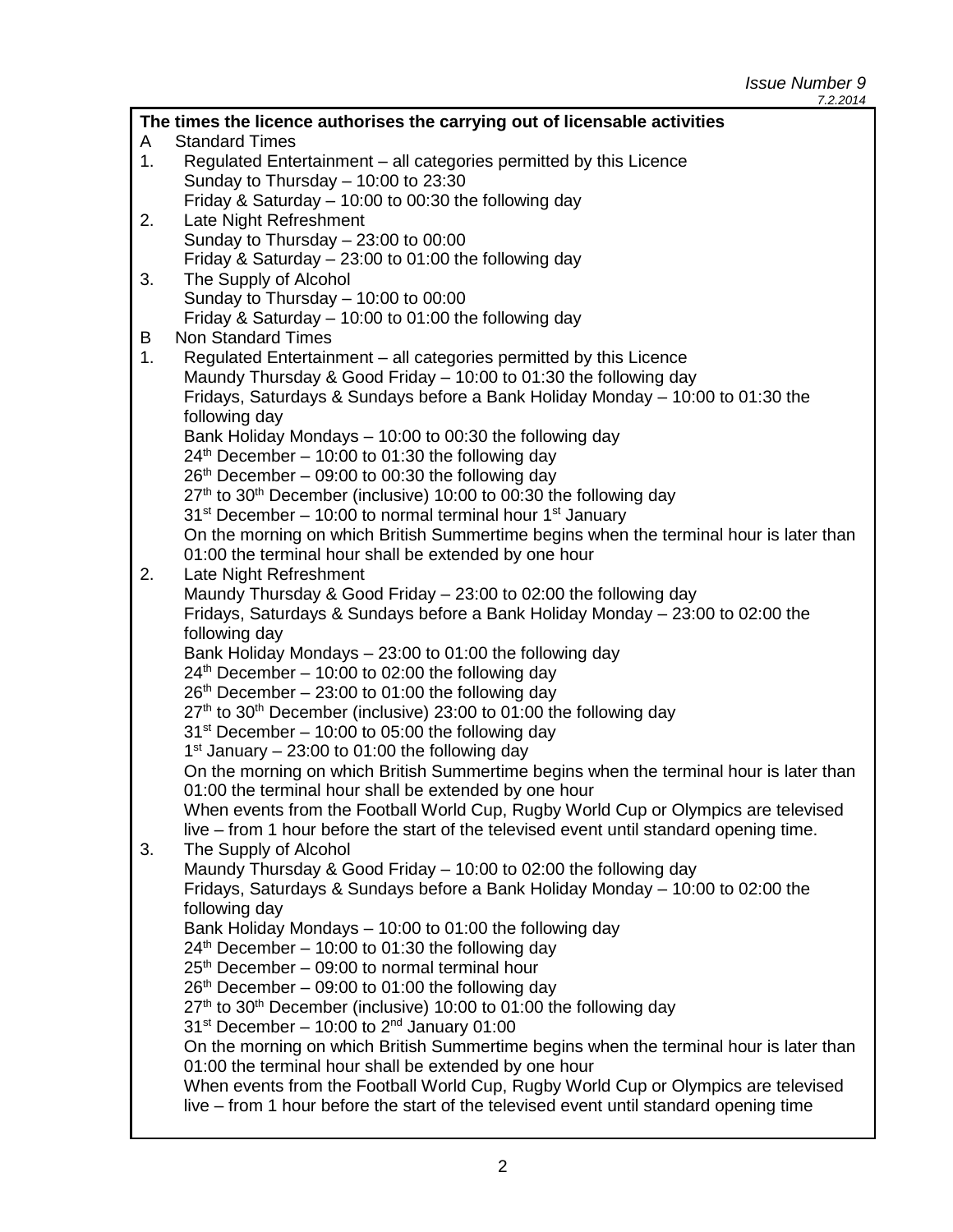### **The opening hours of the premises**

A Standard Times Sunday to Thursday – 05:00 to 00:30 Friday & Saturday  $-05:00$  to  $01:30$ B Non Standard Times Maundy Thursday & Good Friday – 05:00 to 02:30 the following day Fridays, Saturdays & Sundays before a Bank Holiday Monday – 05:00 to 02:30 the following day Bank Holiday Mondays – 05:00 to 01:30 the following day  $24<sup>th</sup>$  December – 05:00 to 02:30 the following day  $26<sup>th</sup>$  December – 05:00 to 01:30 the following day  $27<sup>th</sup>$  to 30<sup>th</sup> December (inclusive) 05:00 to 01:30 the following day  $31<sup>st</sup>$  December – 05:00 to  $2<sup>nd</sup>$  January 01:30 On the morning on which British Summertime begins when the terminal hour is later than 01:00 the terminal hour shall be extended by one hour When events from the Football World Cup, Rugby World Cup or Olympics are televised live – from 1 hour before the start of the televised event until standard opening time.

# **Where the licence authorises supplies of alcohol whether these are on and/or off supplies**

Both on and off sales

### **Part 2**

**Name, (registered) address, telephone number and e-mail (where relevant) of holder of premises licence** Greene King Retailing Limited Abbot House Bury St Edmunds Suffolk IP33 1QT Telephone No. 01284 763222

### **Registered number of holder, for example company number, charity number (where applicable)**

Company Registration Number 5265451

**Name, address and telephone number of designated premises supervisor where the premises licence authorises the supply of alcohol** Peter Philip Smith

**Personal licence number and issuing authority of personal licence held by designated premises supervisor where the premises licence authorises the supply of alcohol**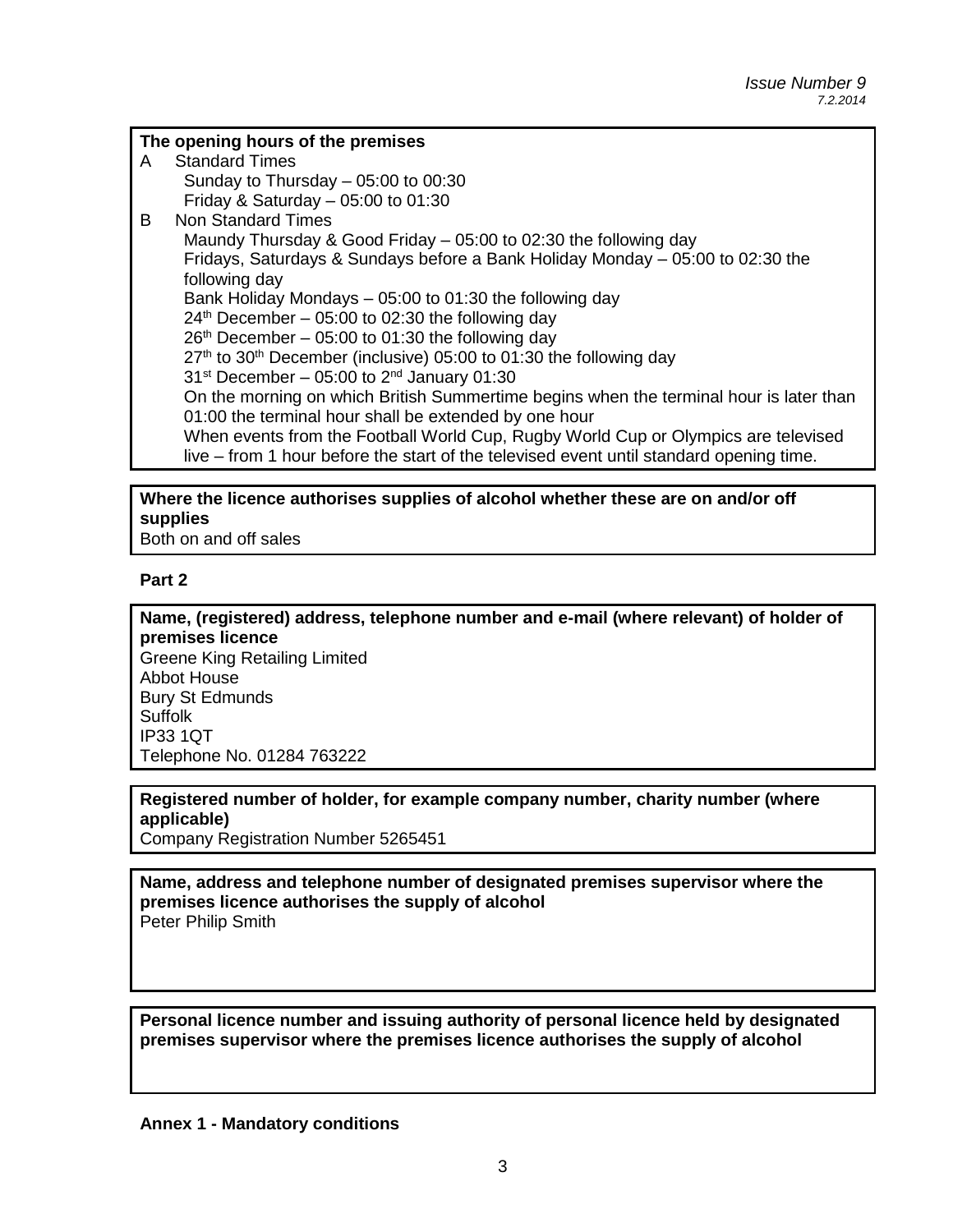# *Issue Number 9*

*7.2.2014*

1**.**—(1) The responsible person shall take all reasonable steps to ensure that staff on relevant premises do not carry out, arrange or participate in any irresponsible promotions in relation to the premises.

(2) In this paragraph, an irresponsible promotion means any one or more of the following activities, or substantially similar activities, carried on for the purpose of encouraging the sale or supply of alcohol for consumption on the premises in a manner which carries a significant risk of leading or contributing to crime and disorder, prejudice to public safety, public nuisance, or harm to children–

(a) games or other activities which require or encourage, or are designed to require or encourage, individuals to–

(i) drink a quantity of alcohol within a time limit (other than to drink alcohol sold or supplied on the premises before the cessation of the period in which the responsible person is authorised to sell or supply alcohol), or

(ii) drink as much alcohol as possible (whether within a time limit or otherwise);

(b) provision of unlimited or unspecified quantities of alcohol free or for a fixed or discounted fee to the public or to a group defined by a particular characteristic (other than any promotion or discount available to an individual in respect of alcohol for consumption at a table meal, as defined in section 159 of the Act);

(c) provision of free or discounted alcohol or any other thing as a prize to encourage or reward the purchase and consumption of alcohol over a period of 24 hours or less; (d) provision of free or discounted alcohol in relation to the viewing on the premises of a sporting event, where that provision is dependent on–

(i) the outcome of a race, competition or other event or process, or

(ii) the likelihood of anything occurring or not occurring;

(e) selling or supplying alcohol in association with promotional posters or flyers on, or in the vicinity of, the premises which can reasonably be considered to condone, encourage or glamorise anti-social behaviour or to refer to the effects of drunkenness in any favourable manner.

2**.** The responsible person shall ensure that no alcohol is dispensed directly by one person into the mouth of another (other than where that other person is unable to drink without assistance by reason of a disability).

3. The responsible person shall ensure that free tap water is provided on request to customers where it is reasonably available.

4.—(1) The premises licence holder or club premises certificate holder shall ensure that an age verification policy applies to the premises in relation to the sale or supply of alcohol.

 (2) The policy must require individuals who appear to the responsible person to be under 18 years of age (or such older age as may be specified in the policy) to produce on request, before being served alcohol, identification bearing their photograph, date of birth and a holographic mark.

5. The responsible person shall ensure that–

(a) where any of the following alcoholic drinks is sold or supplied for consumption on the premises (other than alcoholic drinks sold or supplied having been made up in advance ready for sale or supply in a securely closed container) it is available to customers in the following measures–

- (i) beer or cider: ½ pint;
- (ii) gin, rum, vodka or whisky: 25 ml or 35 ml; and
- (iii) still wine in a glass: 125 ml; and

(b) customers are made aware of the availability of these measures.